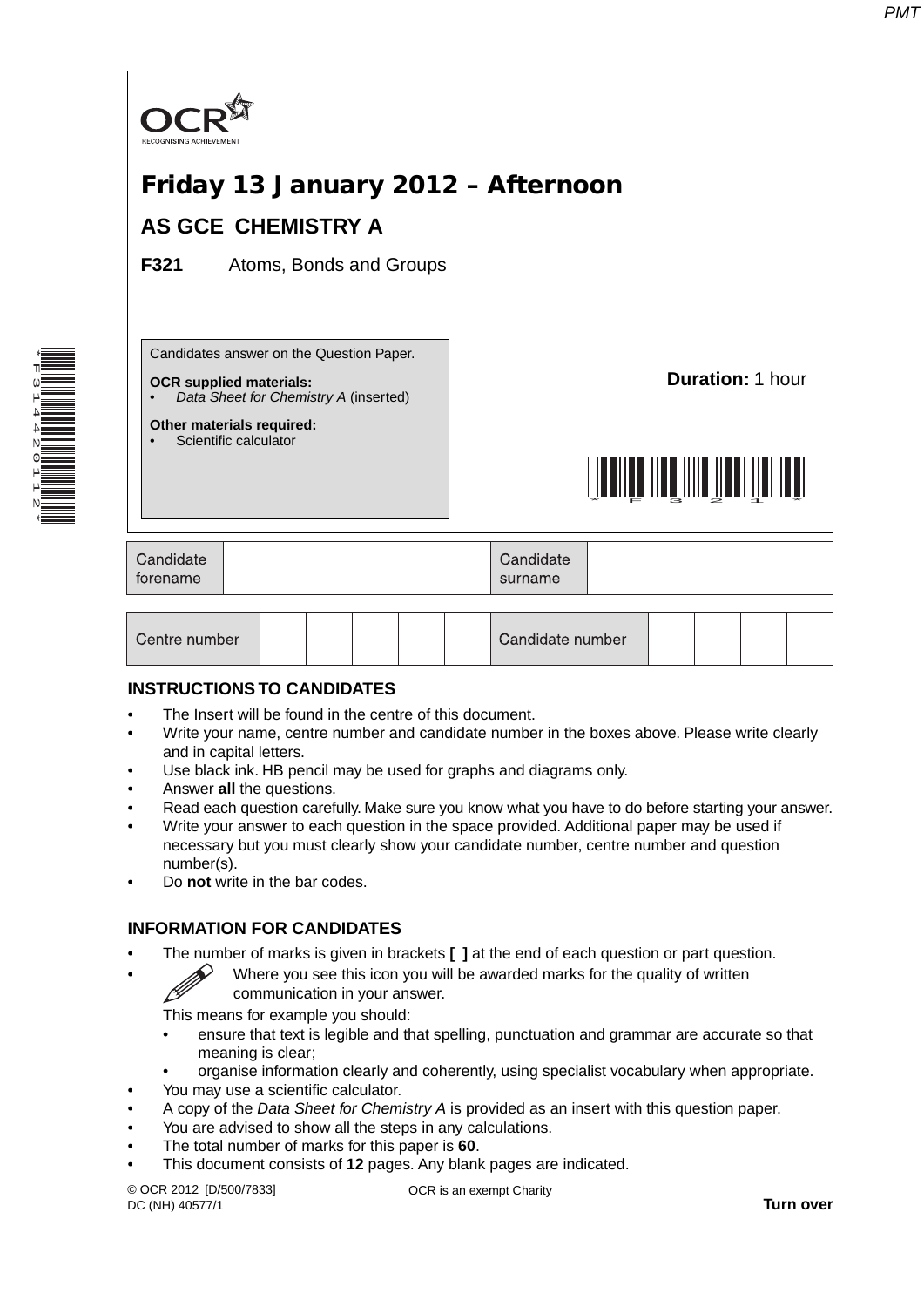## Answer **all** the questions.

- **1** This question is about iodine and its compounds.
	- **(a)** Iodine has a stable isotope with a relative isotopic mass of 127.

In 1986, a radioactive isotope of iodine, with a relative isotopic mass of 131, was released into the atmosphere following an explosion at a nuclear power plant in Chernobyl.

 **(i)** Define the term *relative isotopic mass*.

 ........................................................................................................................................... ........................................................................................................................................... ........................................................................................................................................... ...................................................................................................................................... **[2]**

 **(ii)** Complete the table to show the number of sub-atomic particles in an atom of iodine-127 and in an atom of iodine-131.

|            | protons | neutrons | electrons |
|------------|---------|----------|-----------|
| iodine-127 |         |          | 53        |
| iodine-131 |         |          | 53        |

**[1]**

(b) In the human body, iodide ions, I<sup>-</sup>, are necessary for the thyroid gland to function correctly. Some countries add potassium iodide, KI, to table salt as a source of iodide ions.

The Guideline Daily Amount, GDA, of iodide ions is 70.0 µg (1 µg =  $1 \times 10^{-6}$  g).

 **(i)** Calculate the mass of KI, in µg, that would be needed to supply the GDA of iodide ions.

Give your answer to **three** significant figures.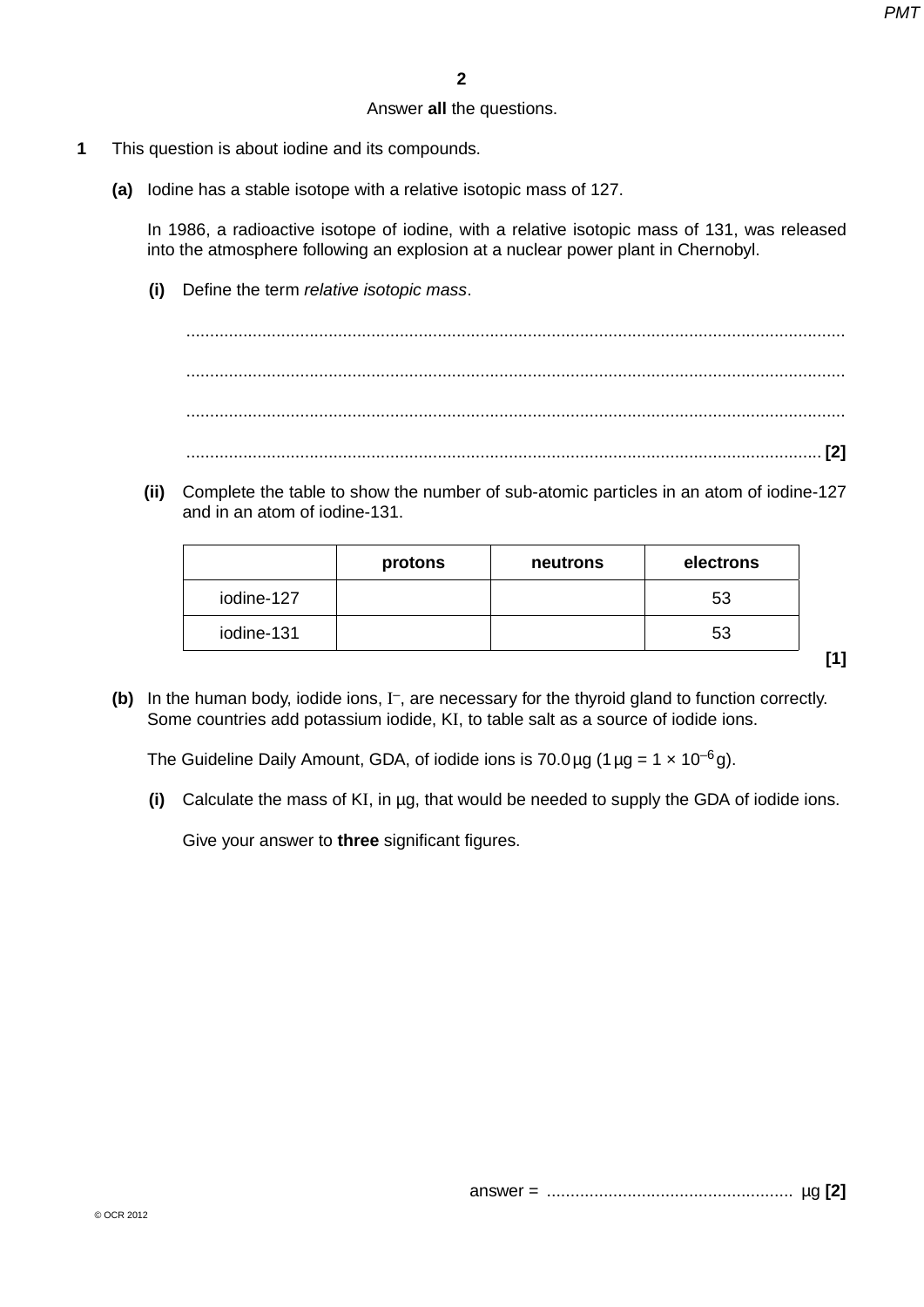(ii) Apart from reasons of cost, suggest why some countries do not add KI to table salt.

- (c) When chlorine gas is bubbled through aqueous potassium iodide, a reaction takes place.
	- (i) Write the ionic equation for this reaction.

(ii) At room temperature, chlorine is a gas and iodine is a solid. When heated together, chlorine reacts with iodine to form iodine monochloride, ICL

ICl has a higher boiling point than  $Cl_2$ .

Explain, in terms of the intermolecular forces present, why ICI has a higher boiling point than  $Cl_2$ .



In your answer, you should use appropriate technical terms spelled correctly.

|  | $[2]$ |
|--|-------|
|  |       |

[Total: 9]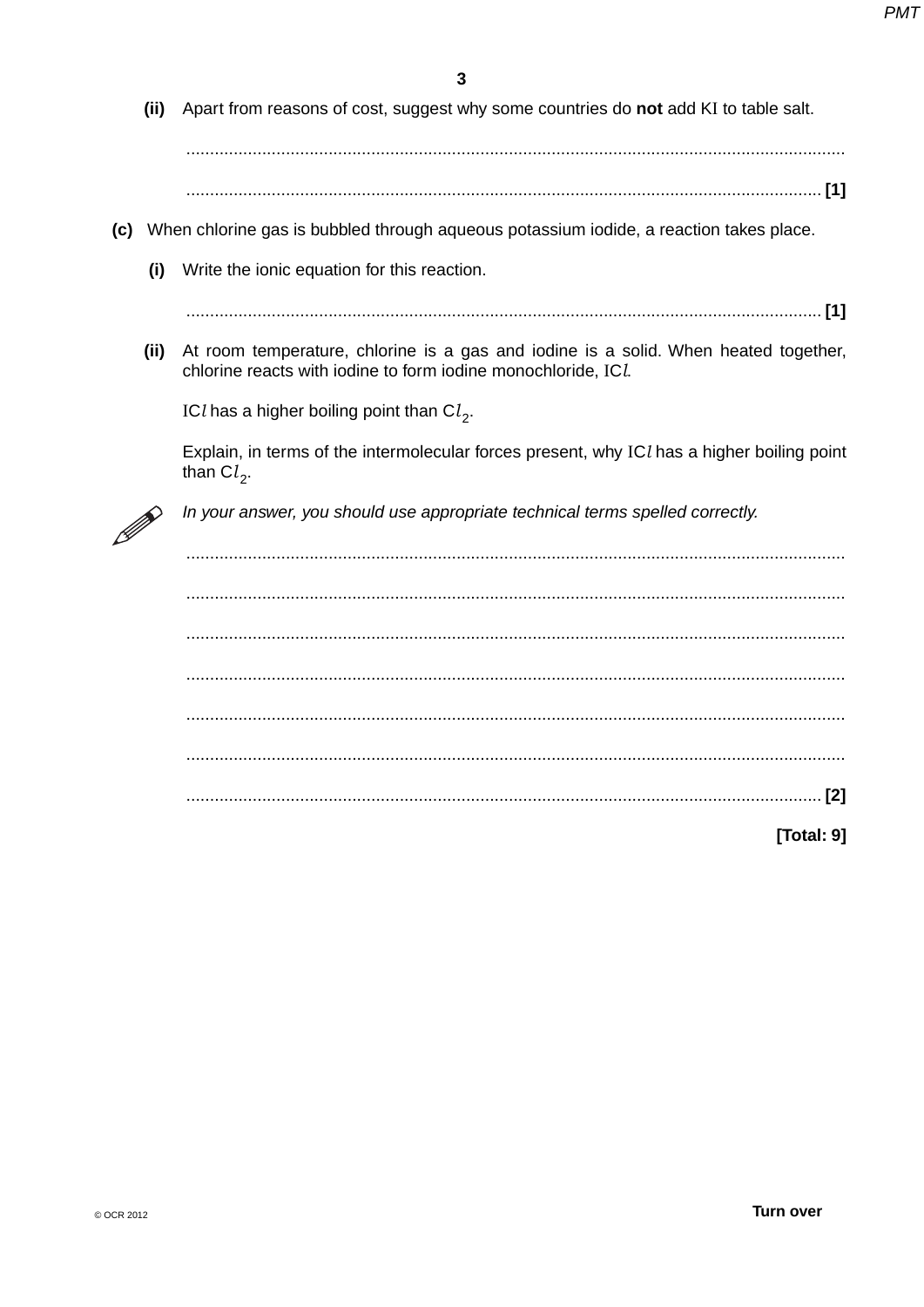**2** Calcium chloride, CaCl<sub>2</sub>, can be made by different reactions.

A student prepared hydrated calcium chloride by carrying out the following experiment.

- **Step 1** The student added an excess of a solid calcium compound, **X**, to dilute hydrochloric acid. The mixture fizzed as the solid reacted.
- **Step 2** The student filtered the mixture to give an aqueous solution of CaCl<sub>2</sub>.

 **Step 3** On evaporation, colourless crystals of hydrated calcium chloride were formed.

 **(a)** Describe a chemical test which the student could have carried out to prove that the filtrate contains aqueous chloride ions.

 ................................................................................................................................................... .............................................................................................................................................. **[2]**

 **(b)** A friend of the student suggested that solid **X** was calcium oxide.

State **one** reason why the student's friend was **incorrect** and suggest a possible identity of solid **X**.

reason: ...................................................................................................................................... ...................................................................................................................................................

- solid **X**: ................................................................................................................................. **[2]**
- **(c)** Hydrated calcium chloride has a molar mass of 219.1 g mol–1.
	- **(i)** What is meant by the term *hydrated* calcium chloride?

 ........................................................................................................................................... ........................................................................................................................................... ...................................................................................................................................... **[1]**

 **(ii)** Determine the formula of the **hydrated** calcium chloride.

You **must** show your working.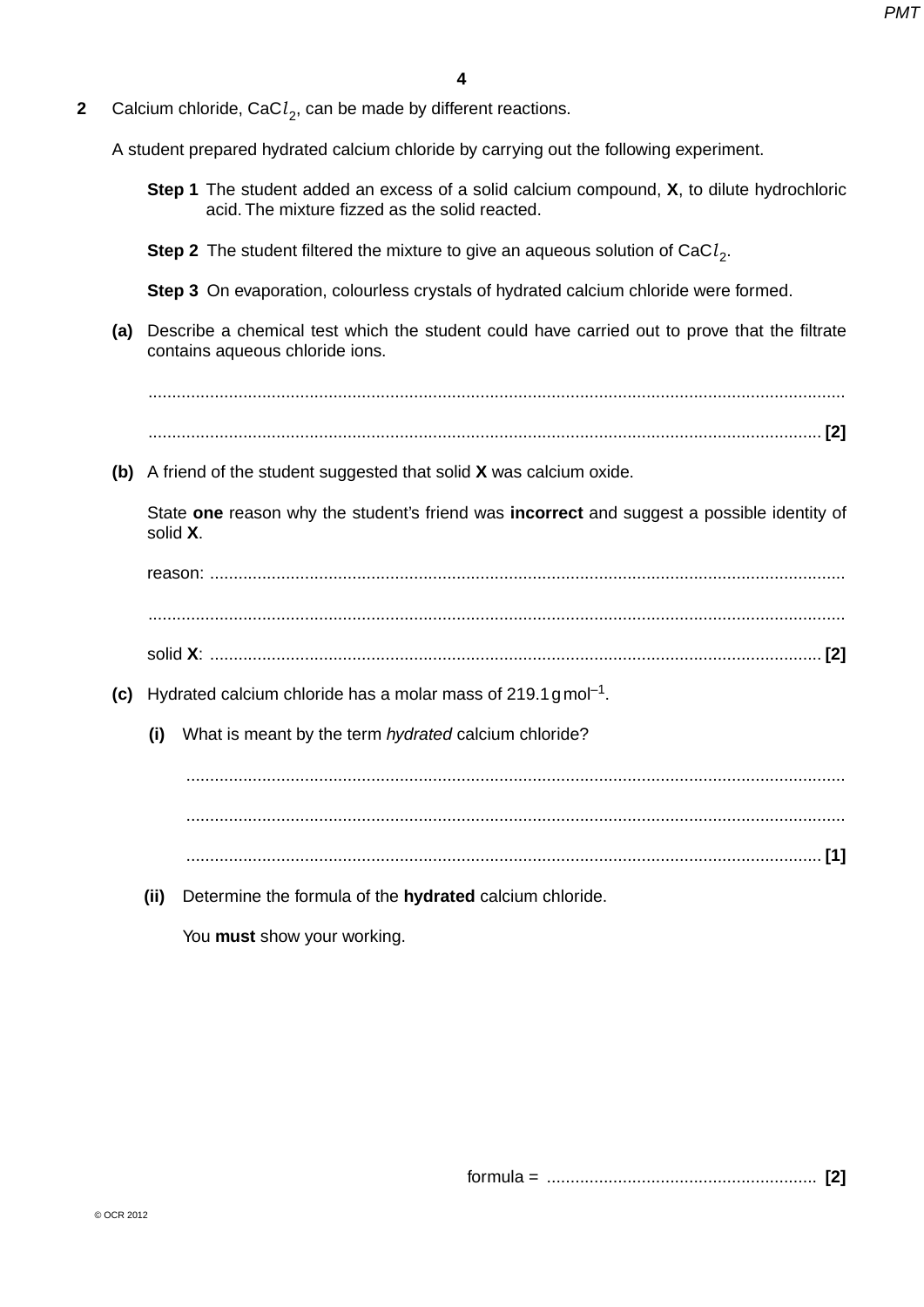**(d)** Calcium chloride can also be formed by directly reacting calcium with chlorine gas.

Draw a '*dot-and-cross* ' diagram to show the bonding in calcium chloride.

Show outer electrons only.

**[2]**

(e) The student decided to prepare barium bromide, BaBr<sub>2</sub>, by directly reacting barium with bromine gas.

The student was unsure whether this preparation would be more reactive or less reactive than the preparation of CaC $l_2$  in (d).

Explain why the student was unsure of the relative reactivity of the two preparations.

 ................................................................................................................................................... ................................................................................................................................................... ................................................................................................................................................... ................................................................................................................................................... ................................................................................................................................................... .............................................................................................................................................. **[2] [Total: 11]**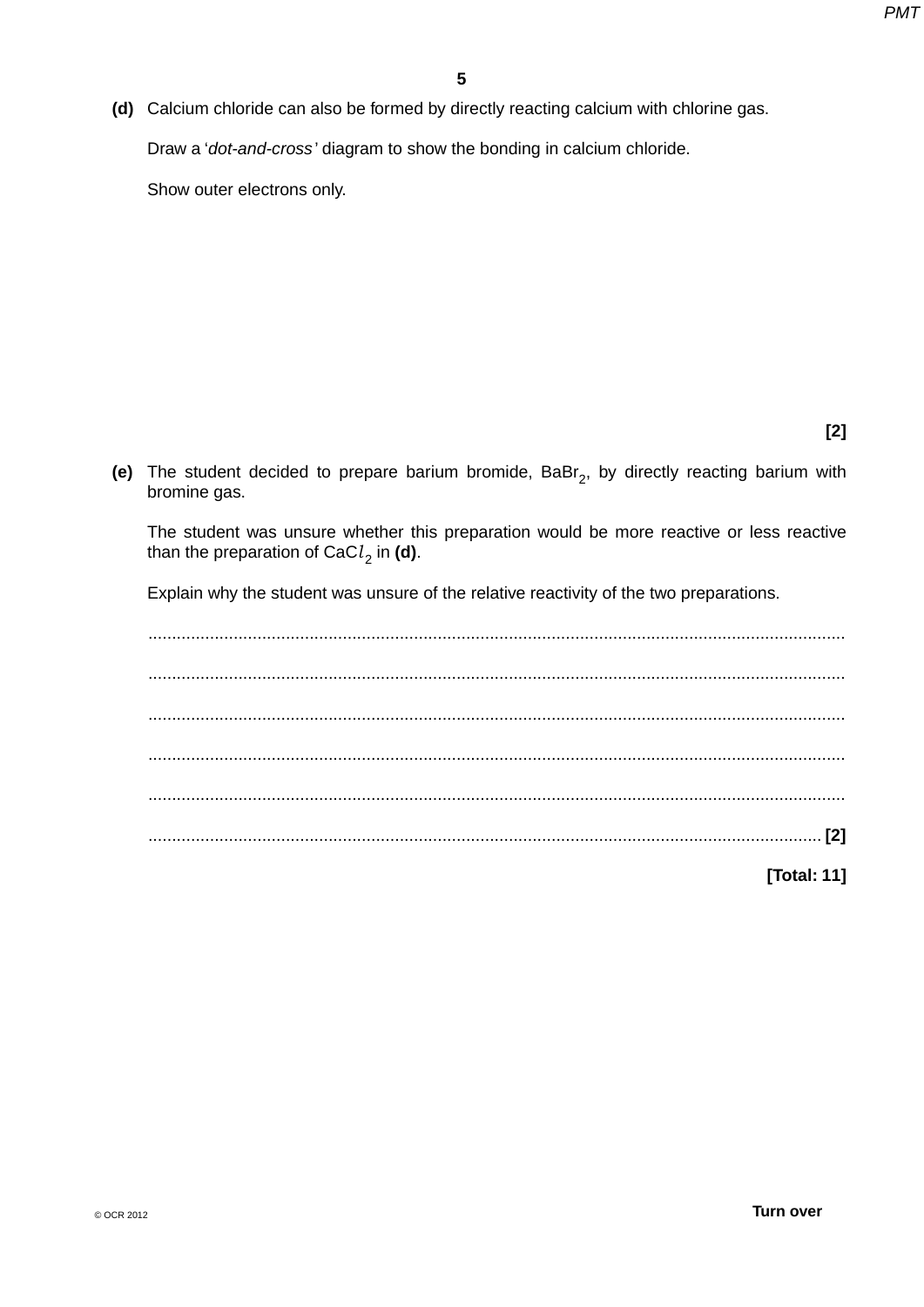- $\overline{3}$ The modern Periodic Table is arranged into blocks of elements based on their electron configuration.
	- (a) We now know that electrons are in shells; shells have sub-shells and sub-shells have orbitals.
		- (i) Explain what is meant by the term orbital.

(ii) Complete the electron configuration below, in terms of sub-shells, for an atom of sulfur. (iii) How many full orbitals are in an atom of sulfur? (b) One mole of sulfur atoms has a mass of 32.1 g. What is meant by one mole of substance? (c) Ionisation energies provide evidence for the order of elements in the modern Periodic Table. Define the term first ionisation energy.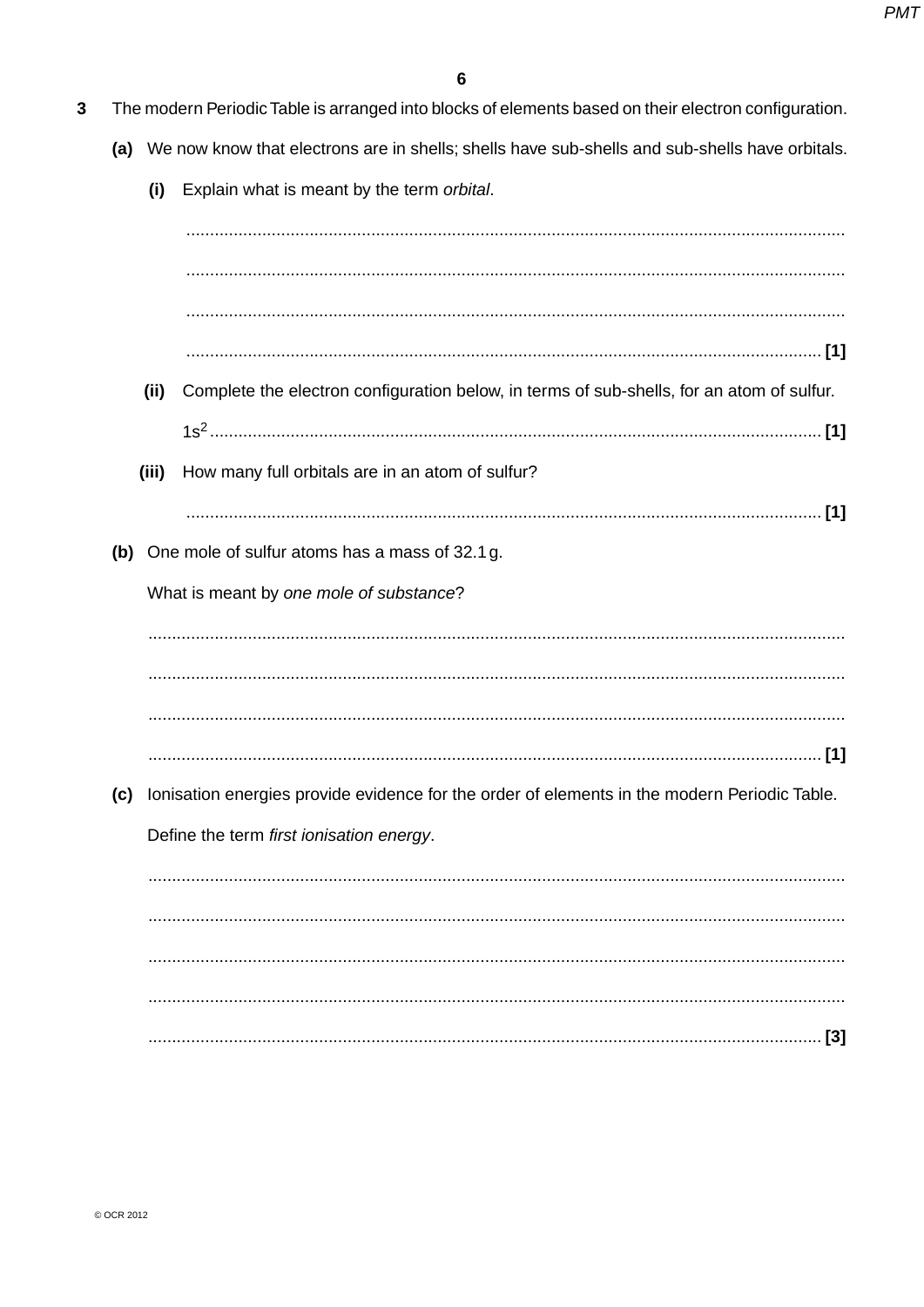(d) The first ionisation energies and atomic radii of F, Ne and Na are shown below.

| element | first ionisation energy<br>$/$ kJ mol <sup>-1</sup> | atomic radius<br>/ nm |
|---------|-----------------------------------------------------|-----------------------|
|         | 1681                                                | 0.071                 |
| Ne      | 2081                                                | 0.065                 |
| Nа      | 496                                                 | 0.191                 |

(i) Explain why there is an increase in first ionisation energy between F and Ne.

 $(ii)$ Explain why there is a decrease in first ionisation energy between Ne and Na. [Total: 13]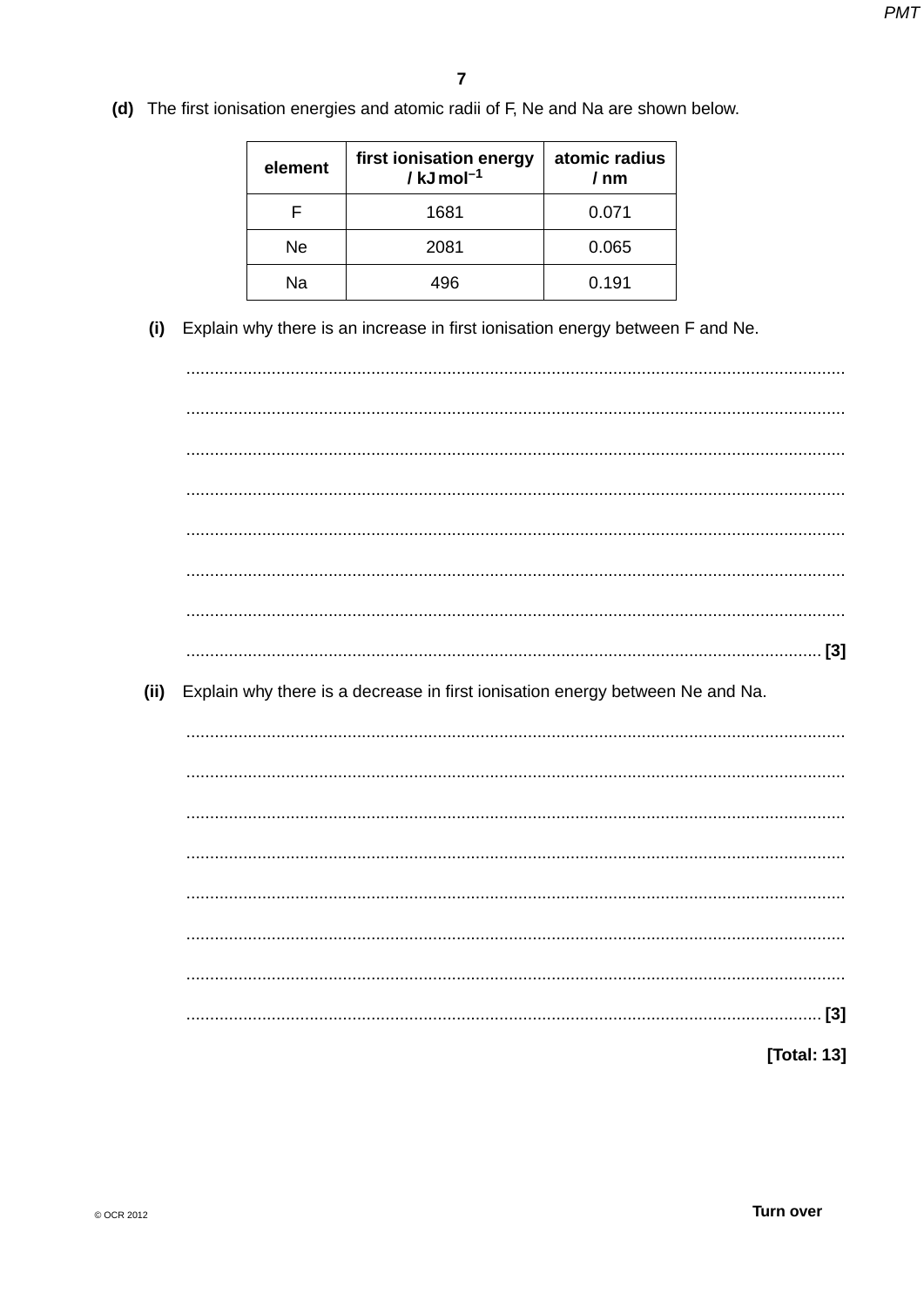Solid potassium, K, solid potassium bromide, KBr, and ice,  $H_2O$ , all exist as lattices.  $\overline{\mathbf{4}}$ 

Their melting points are shown in the table below.

(a) Complete the table.

| solid            | melting point / °C | type of lattice |
|------------------|--------------------|-----------------|
| Κ                | 63                 | giant metallic  |
| <b>KBr</b>       | 734                |                 |
| H <sub>2</sub> O |                    |                 |

 $[2]$ 

(b) Explain why there is a difference in the melting points of K, KBr and  $H_2O$ .

In your answer you should refer to the types of particle, the types of forces between the particles and the relative strength of the forces between the particles in solid K, KBr and H<sub>2</sub>O.



In your answer, you should use appropriate technical terms spelled correctly.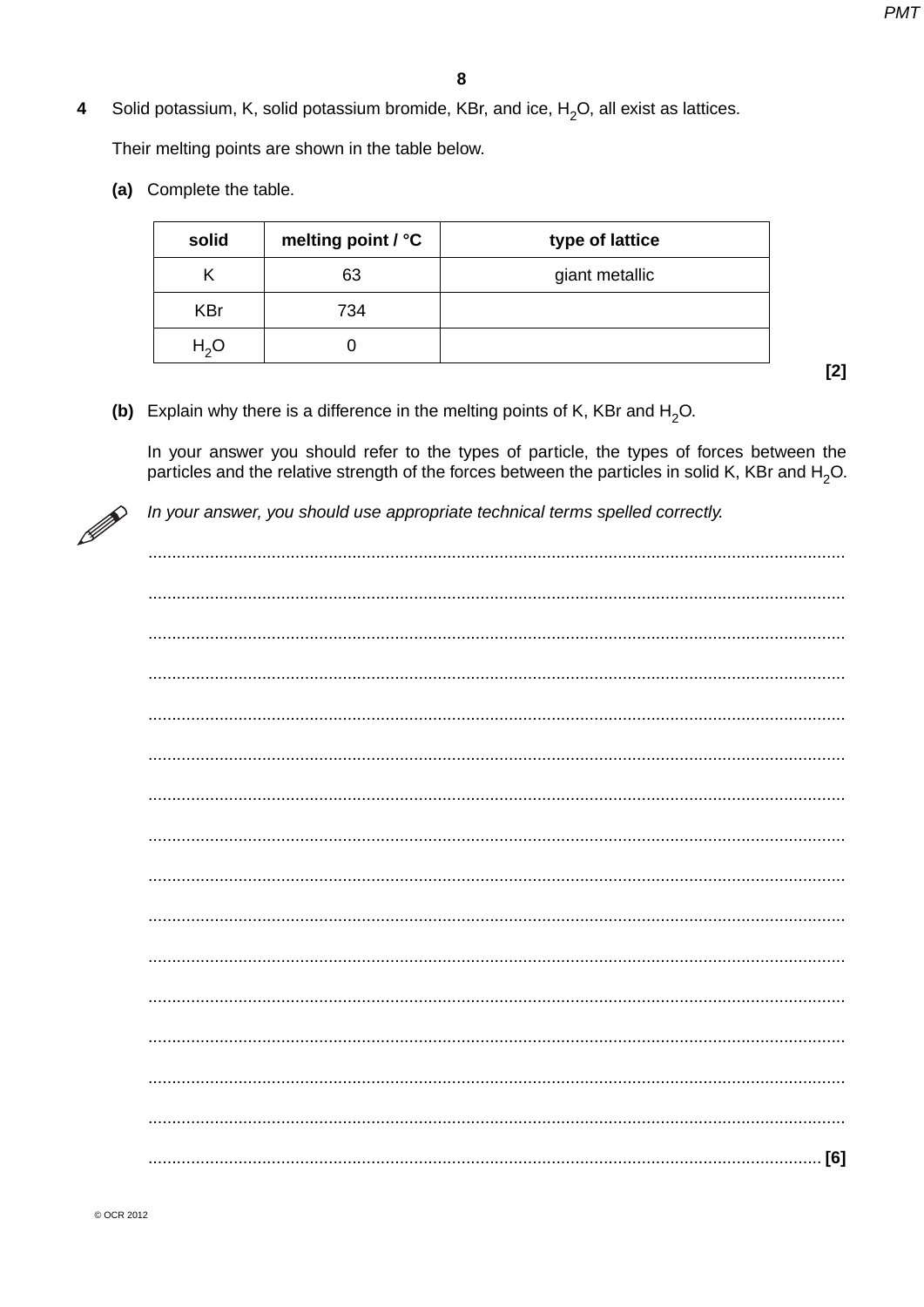**(c)** Potassium metal reacts with water.

 $2K(s)$  +  $2H_2O(l)$   $\rightarrow$   $2KOH(aq)$  +  $H_2(g)$ 

0.2346 g of potassium is reacted with excess water.

Calculate the volume of gas formed.

The gas volume is measured in cm3 at room temperature and pressure.

answer = .................................................. cm3 **[3]**

**[Total: 11]**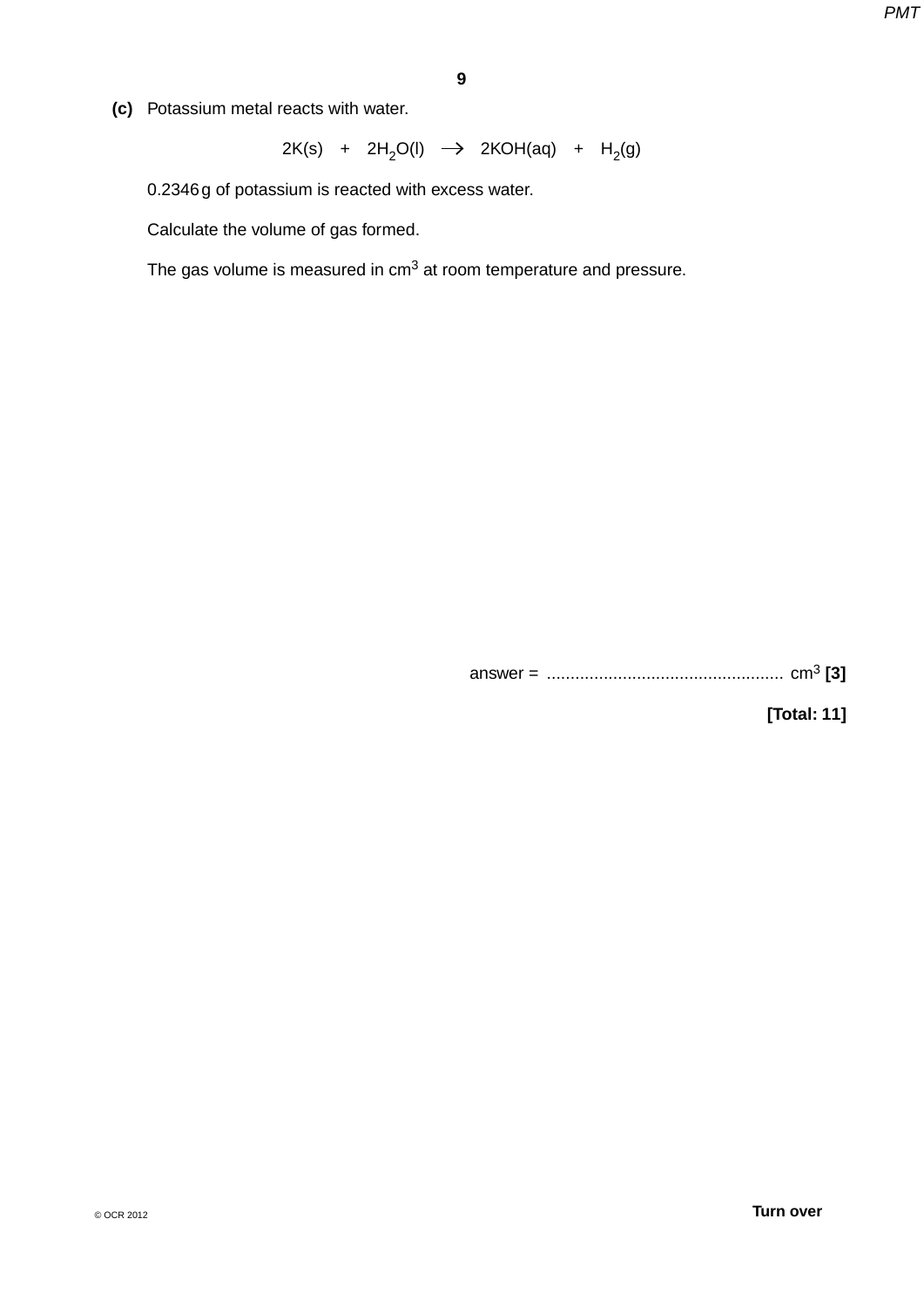- **5** Ammonia, NH<sub>3</sub>, and hydrazine,  $N_2H_4$ , are both bases.
- (a) Ammonium sulfate,  $(NH_4)_2SO_4$ , can be prepared by reacting ammonia with sulfuric acid,  $H<sub>2</sub>SO<sub>4</sub>$ .
	- **(i)** Why can ammonium sulfate be described as a salt?

$$
\begin{bmatrix} 1 \\ 2 \end{bmatrix}
$$

**(ii)** A student was given 400 cm<sup>3</sup> of aqueous ammonia solution,  $NH<sub>3</sub>(aq)$ . The student was asked to determine how many moles of NH $_3$  had been dissolved to prepare the solution.

The student titrated 25.0 cm<sup>3</sup> of NH<sub>3</sub>(aq) and found that it reacted exactly with 32.5 cm<sup>3</sup> of 0.100 mol dm $^{-3}$  sulfuric acid.

The equation for this reaction is shown below.

2NH<sub>3</sub>(aq) + H<sub>2</sub>SO<sub>4</sub>(aq)  $\rightarrow$  (NH<sub>4</sub>)<sub>2</sub>SO<sub>4</sub>(aq)

Calculate the amount, in moles, of  $NH<sub>3</sub>$  in the original 400 cm<sup>3</sup> solution.

answer = .................................................. mol **[3]**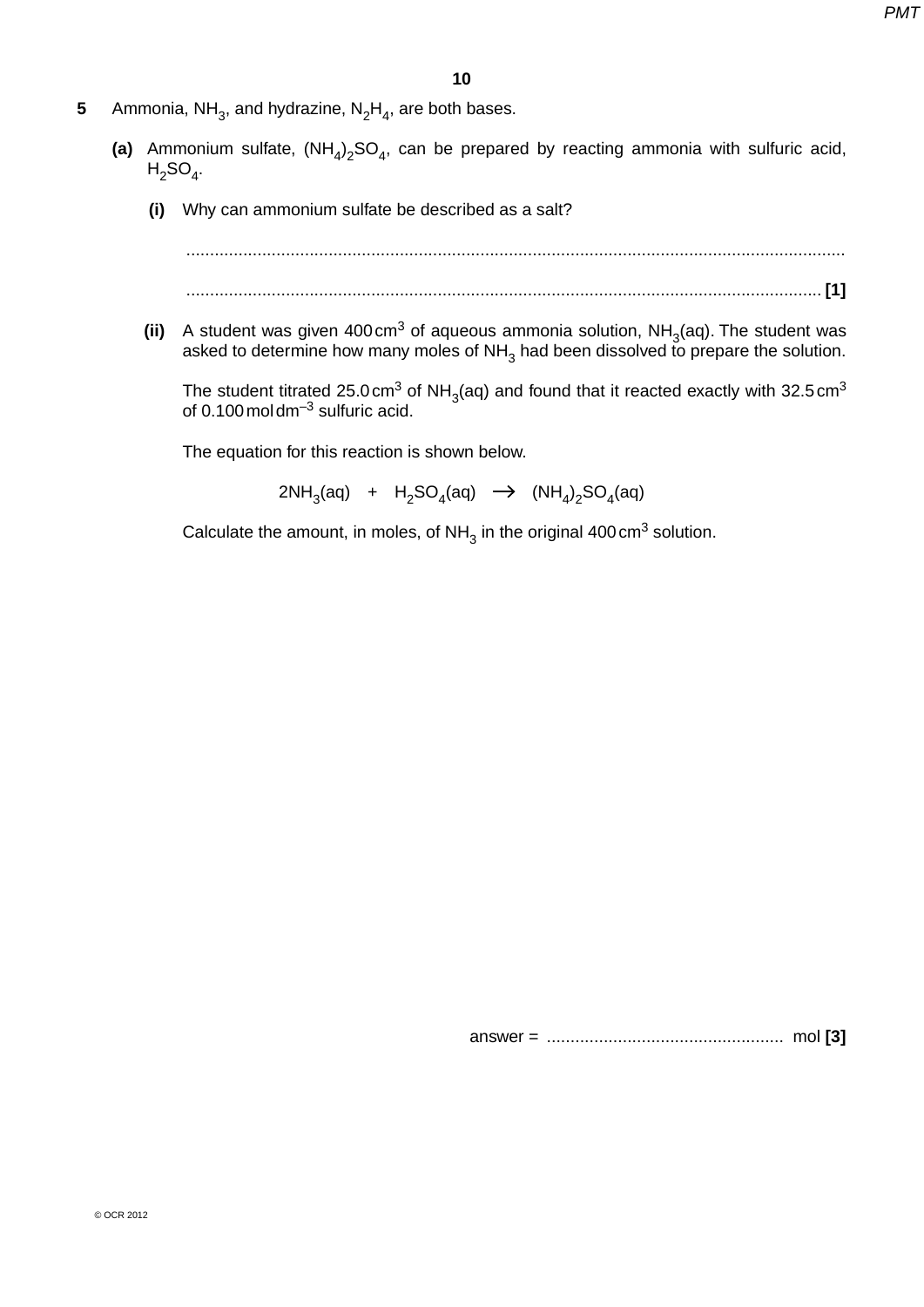(b) The hydrazine molecule,  $H_2N-NH_2$ , is covalent.

Predict the H-N-H bond angle in a hydrazine molecule.

Explain your answer.

(c) Like ammonia, hydrazine is a base that reacts with water to form negative and positive ions.  $(i)$ Write the formula of the negative ion that is formed when hydrazine reacts with water. (ii) Suggest the formula of a positive ion which might form when hydrazine reacts with water. 

# **TURN OVER FOR QUESTION 5(d)**